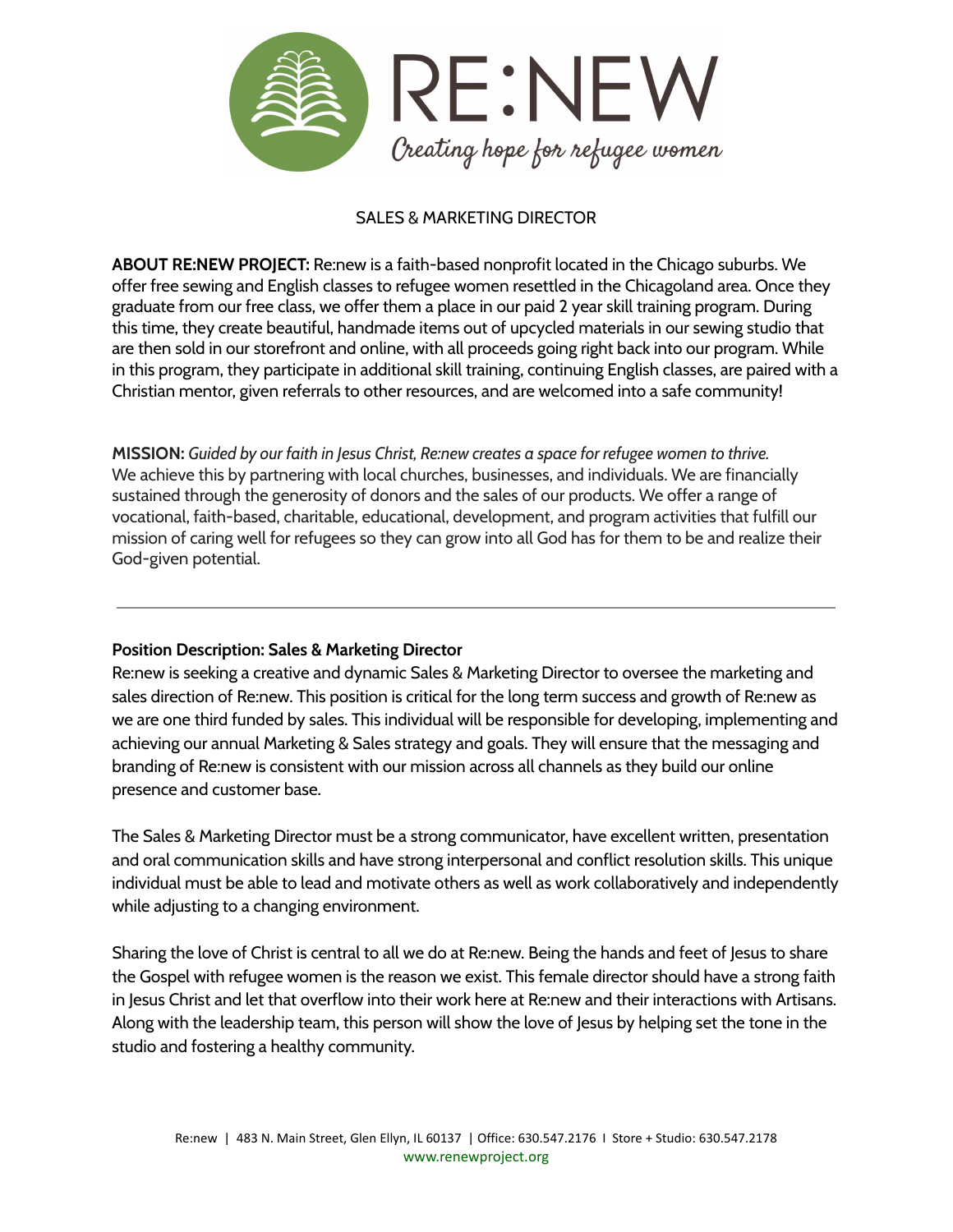

### **Position Details:**

- Hours: 32 hours per week
- Compensation: \$18 per hr
- Reporting: Executive Director
- Member of Executive Team
- On site, flexible schedule

#### **Qualifications:**

- Bachelor's Degree in Business, Advertising, Communications, Marketing or equivalent experience
- Minimum 2 years of proven success in sales and/or marketing
- Has a working knowledge of marketing research and stays up to date on current trends
- Ability to read, analyze, and interpret financial, sales, and marketing reports
- Strong project management skills
- Strong teamwork skills
- Strong time management skills
- Excellent written and verbal communication skills
- Accepts Re:new's Statement of Faith and Corporate Values
- Spanish speaking not required but a plus
- Cross cultural experience not required but a plus

### **Responsibilities:**

- Strategize and oversee business and sales growth. Point person and final decision maker for all sales related activities.
- Ensure Re:new's messaging and branding is consistent throughout all forms of communication and marketing
- Is responsible for the strategy, growth and oversight of the following 6 sales channels:
	- Instore/ storefront
	- Online/ecommerce
	- Wholesale
	- Bulk/corporate gifts
	- Small batch production
	- Pop ups & events
- Oversee all sales related communication and marketing channels
	- Sales emails
	- Social media
	- Print materials
	- Customer relations
- Set annual marketing and promotion calendar strategy
- Give direction to Marketing Manager to implement communication and marketing plan